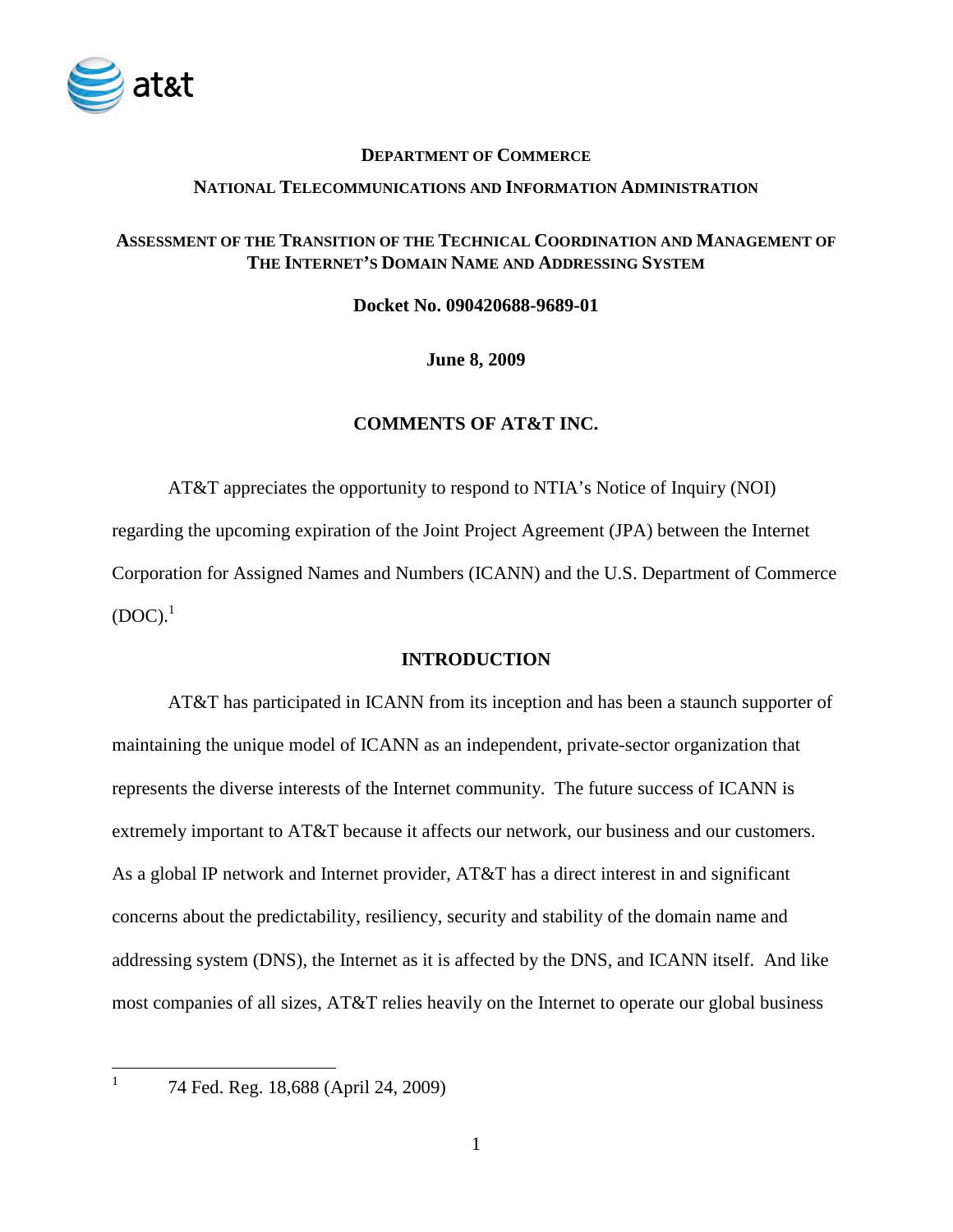and serve our customers. Moreover, a significant and growing part of AT&T's business involves using the DNS to deliver Internet services to millions of customers around the globe. In short, AT&T represents a wide range of stakeholder interests and the success of our business is closely tied to the core functions performed by ICANN.

 In 1998, diverse members of the DNS stakeholder community from around the world came together to support the creation of ICANN, based on a shared vision of private sector leadership to facilitate bottom-up decision-making by that community. AT&T supported this model in 1998, and continues to support it today. While ICANN has undeniably accomplished a great deal in ten years, there is broad agreement today – including among its staunchest supporters – that ICANN has not yet matured into the trustworthy steward of the Internet's unique identifiers described in the DOC's June 1998 DNS White Paper. $^2$  ICANN has resisted taking the steps necessary to become fully accountable to the global Internet community and to individuals and entities affected by its actions, and this failure creates a risk of capture from both external and internal sources. Nonetheless, it is also undeniably true that the ICANN stakeholder community stands ready to work constructively with ICANN to develop and implement accountability mechanisms as part of its organizational structure that are needed to ensure ICANN's future independence and success.

 $\overline{a}$ 

<sup>2</sup> Management of Internet Names and Addresses, 63 Fed. Reg. 31,741 (June 10, 1998) ("White Paper").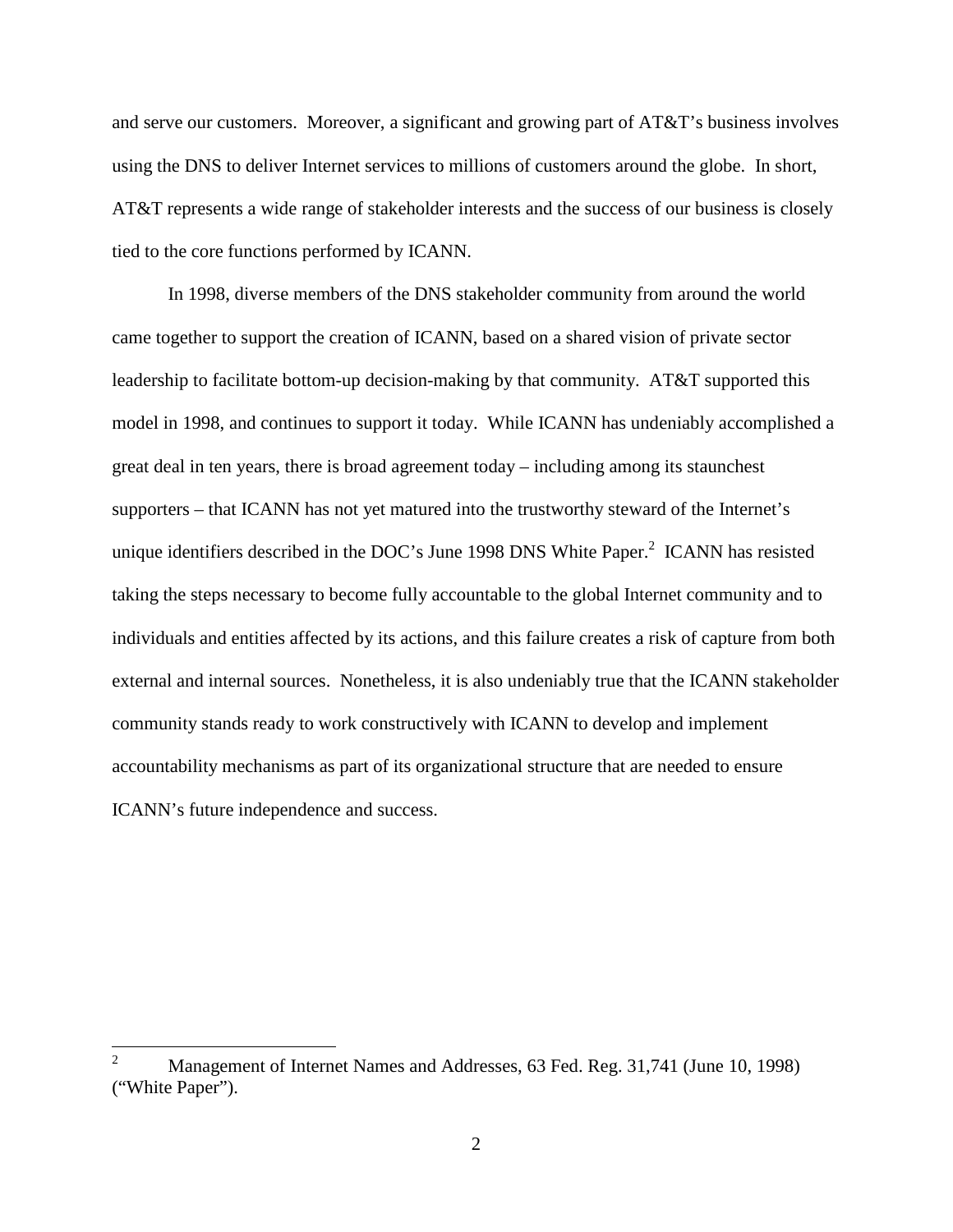#### **DISCUSSION**

### **I. AT&T Fully Supports the Unique ICANN Model**

The NOI asks whether the White Paper commitment to transitioning responsibility for DNS management to the private sector continues to be the best model for international DNS management in support of innovation.<sup>3</sup> AT&T's answer is a decided yes: private sector led, consensus driven, non-regulatory coordination has served the Internet and the global Internet community very well in general, and in the DNS context in particular. Increased globalization makes focused, non-regulatory, and consensus-driven governance mechanisms like ICANN more important than ever to bridge the gaps between sovereign national law on the one hand, and the immensely diverse and inherently "virtual" nature of participants in the global Internet community on the other hand. The community consensus that change is needed does not mean that the "model" is broken. Rather, it means that stakeholders like AT&T have, over time, developed a better understanding of the implications of both the model and the mechanisms needed to sustain and support it.

It should come as no surprise that the model requires further development and enhancements. ICANN was a new and unique idea in 1998, and it remains a unique enterprise today. It is, by design, not a government or an intergovernmental body. It is neither a private foundation nor a for-profit corporate entity answerable, in either case, under traditional fiduciary concepts to a specific set of "owners." If in 1998 there was understandable reticence to acknowledge the experimental nature of ICANN, it is imperative in 2009 to acknowledge that ICANN is a unique kind of organization, accept that familiar benchmarks do not apply to this new model, and work to identify and implement workable standards.

 It is tempting, but unsustainable over the long run, to view ICANN as a familiar corporate entity. Nothing demonstrates the inadequacy of that approach better than the many Board-commissioned reviews undertaken in recent years by consultants attempting to apply one ill-suited institutional model after another to validate ICANN's processes. Consider, for

 $\frac{1}{3}$ 

NOI, 74 Fed. Reg. at 18,689.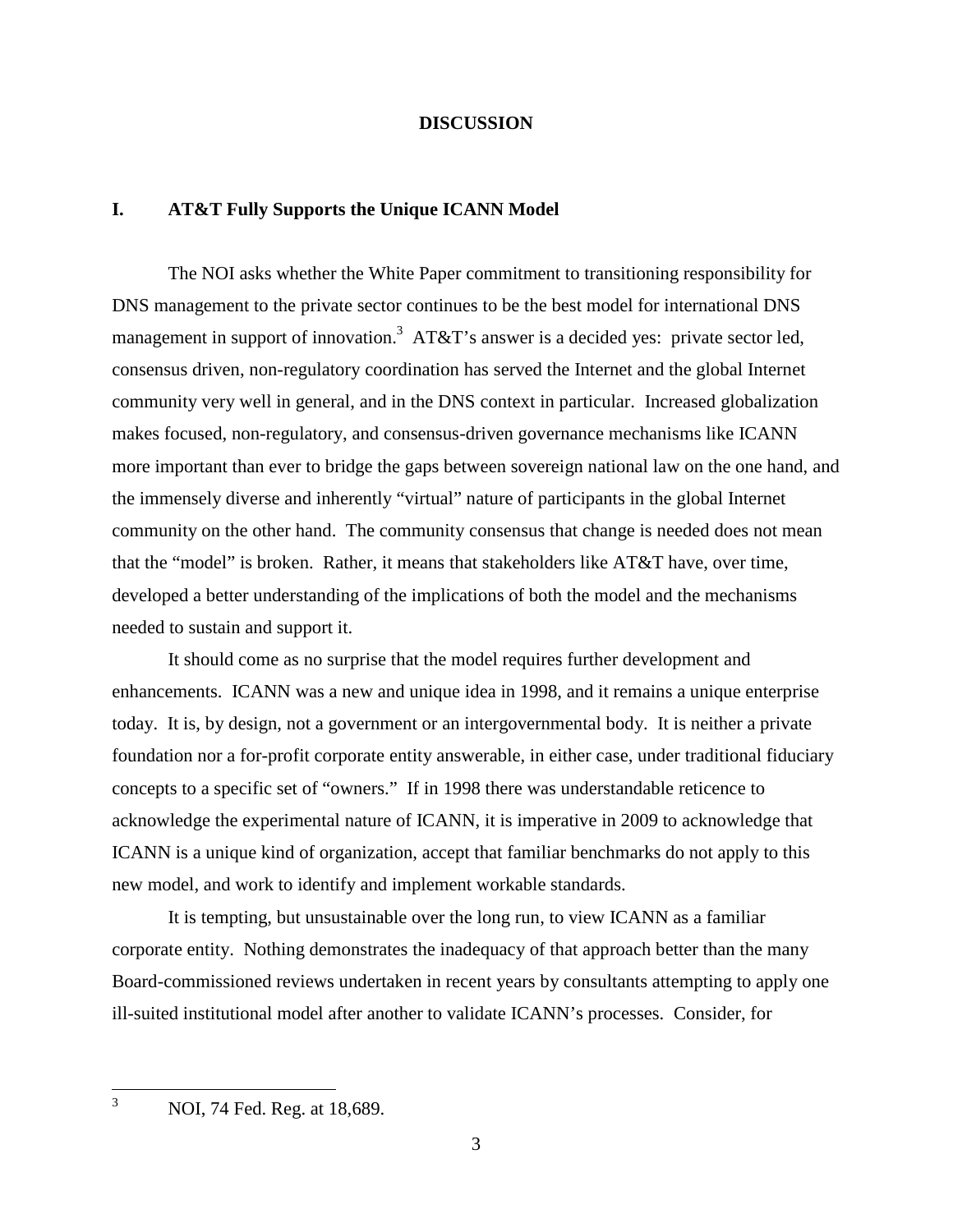example, the institutions used by the One World Trust to evaluate ICANN's transparency and accountability mechanisms, which included:

- The *International Labour Organisation* (ILO), a UN agency that develops recommendations for minimum labor standards including freedom of association, the right to organize, collective bargaining, abolition of forced labor, equality of opportunity and treatment and other work-related standards;
- The *Global Environment Facility* (GEF), a private equity group that invests in clean technology;
- The *Food and Agriculture Organisation* (FAO), a UN agency designed to serve as a "neutral forum where all nations meet as equals to negotiate agreements and debate policy" relating to food and agriculture;
- The *World Health Organisation* (WHO), another UN agency "responsible for providing leadership on global health matters," with respect to health research, standards setting, policy options, technical support; and monitoring and assessing health trends;
- The *Global Alliance for Vaccines and Immunisation* (GAVI), an organization that coordinates public and private resources in a global effort to create greater access to the benefits of immunization; and
- The *Global Fund To Fight AIDS, Tuberculosis and Malaria* (Global Fund), a public/private partnership "dedicated to attracting and disbursing additional resources to prevent and treat HIV/AIDS, tuberculosis and malaria" that "works in close collaboration with other bilateral and multilateral organizations to supplement existing efforts dealing with the three diseases."

 Each and every one of these organizations performs important work on a global basis – but that is where the similarity with ICANN ends. These bodies "develop" and "recommend" standards for consideration by sovereign national governments. They "debate" policies that may be adopted by sovereign national governments, and invest or coordinate investments in important global causes. Each and every one is funded on a fully voluntary basis, whether by participating governments or private donors. None of these organizations preclude the development of alternative mechanisms to support similar activity, and neither the failure to participate in, nor adverse decisions by, any of these entities affects one's presence on or ability to communicate through a global communications network. Some of these organizations may reasonably claim that courts should defer to management acting in good faith, and others may enjoy and even deserve immunity under local law. The essential fact that distinguishes them from ICANN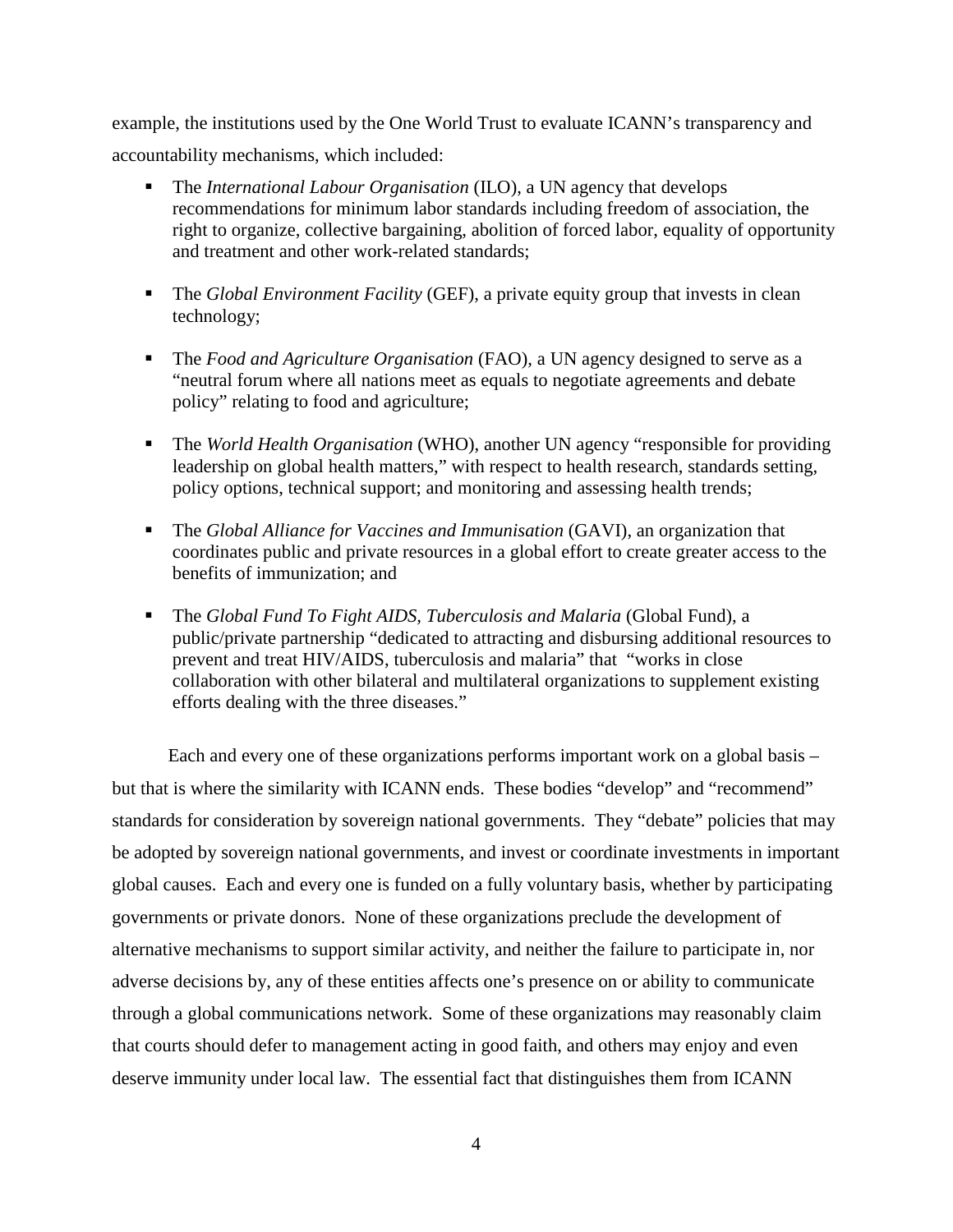remains: each of these organizations is effectively accountable to private or national contributors who remain free at all times to withhold funds or direct funds to other organizations they deem to be more effective.

 ICANN is fundamentally different from these and similar entities. ICANN is supported by user fees rather than voluntary contributions. ICANN's projected revenue, which exceeds US \$60 million for the year ending June 30, 2009, is derived entirely from fees paid by domain name registrants and collected by ICANN contracted parties. Neither the contracted parties nor the registrants themselves are free to withhold funding if they disapprove of ICANN's methods or policies. In other words, to have visibility on the global Internet via a presence on the World Wide Web, stakeholders must pay ICANN user fees. $4$  ICANN is, in the end, a nongovernmental alternative mechanism for managing a set of unique indicators that require central management and coordination. It is most closely akin to, but not precisely like, private sector standards bodies. The concept of "bottom-up decision making" by affected stakeholders in this regard helps ICANN stay on task, but it must be accompanied by meaningful accountability.

### **II. ICANN 3.0 and its Core Principles**

The NOI also asks whether the four core principles articulated in the White Paper should continue to guide ICANN's management of the DNS, and whether they have been successfully integrated into ICANN's existing processes and structure.<sup>5</sup> AT&T believes the four principles remain essential and relevant, but suggests that clarification and refinement of the principles is needed to guide the development of ICANN in a post-JPA environment (ICANN 3.0).

The White Paper process produced global agreement that ICANN's purpose, first and foremost, should be to preserve the stability and security of the DNS, relying, wherever possible, on market mechanisms to do so. The White Paper proposed that where market mechanisms

 $\overline{a}$ 

<sup>4</sup> AT&T is not suggesting that user fees are an inappropriate mechanism for funding ICANN; we simply note that there is a difference between voluntary contributions and user fees.

 5 NOI, 74 Fed. Reg. at 18,689.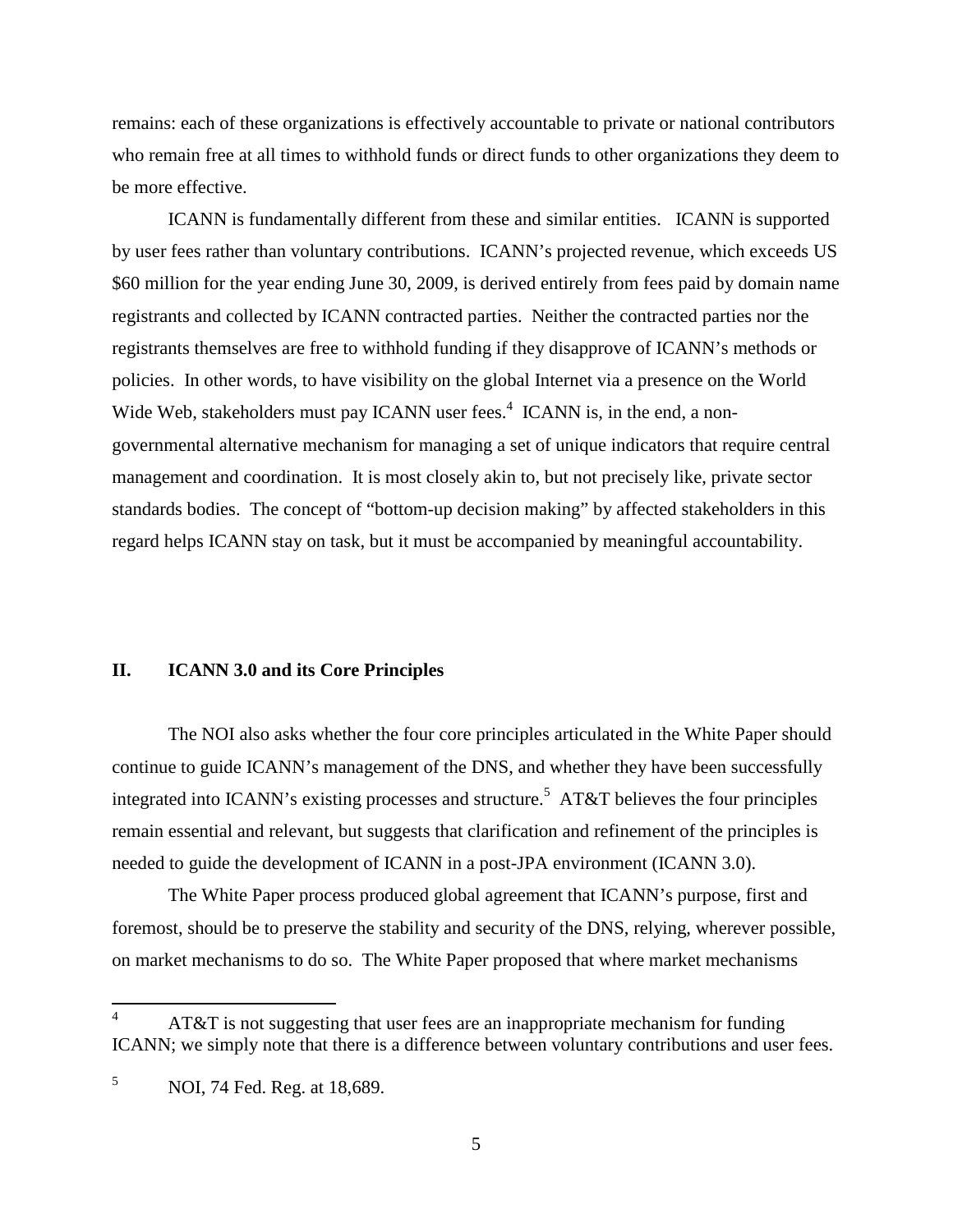proved inadequate to preserve stability and security, ICANN should look to private-sector leadership from around the world to produce consensus based on bottom-up decision making processes. This vision for ICANN remains vibrant, and the principles on which that vision rested – rendered in short-hand as "stability," "competition," "private bottom-up coordination," and "representation" - remain sound. Over time, however, the original meaning of these principles has been obscured. It is worth pausing to remind ourselves what those White Paper principles stood for in 1998:

- **Stability**. In the White Paper, the term "stability" was used in two ways. First, it meant that the transition from USG control should not create any risk to the stable operation of the Internet and the DNS. Second, it meant that security and stability should be the first *priority* and *fundamental focus* of the new management and coordination system.<sup>6</sup> AT&T continues to support this principle, but believes that ICANN's attention has not consistently focused on its fundamental mission to safeguard, as its first and foremost priority, the Internet's unique identifiers.
- **Competition.** The White Paper noted that the success of the Internet was attributable in great measure to its decentralized nature, which encourages innovation and maximizes individual freedom.<sup>7</sup> Accordingly, the "competition principle" directed ICANN to defer wherever possible to market mechanisms that support competition and consumer choice. AT&T continues to support this principle, but is concerned that ICANN has sometimes misconstrued its obligations under the competition principle to mean that ICANN itself is responsible for creating "competition" or new "market mechanisms" at all levels of the DNS. For example, the competition principle does not justify the introduction of large numbers of new generic Top Level Domains (TLDs) without careful analysis of existing data about the costs and benefits associated with the introduction of new gTLDs to date and resolution of other overarching concerns, including widely held concerns about brandholder protection, security and stability, and potential fraud and abuse.

 $\frac{1}{6}$  DNS White Paper, 63 Fed. Reg. at 31749 ("During the transition and thereafter, the stability of the Internet should be the first priority of any DNS management system. Security and reliability of the DNS are important aspects of stability, and as a new DNS management system is introduces, a comprehensive security strategy should be developed.")

Id. ("The Internet succeeds in great measure because it is a decentralized system that encourages innovation and maximizes individual freedom. Where possible, market mechanisms that support competition and consumer choice should drive the management of the Internet because they will lower costs, promote innovation, encourage diversity, and enhance user choice and satisfaction.")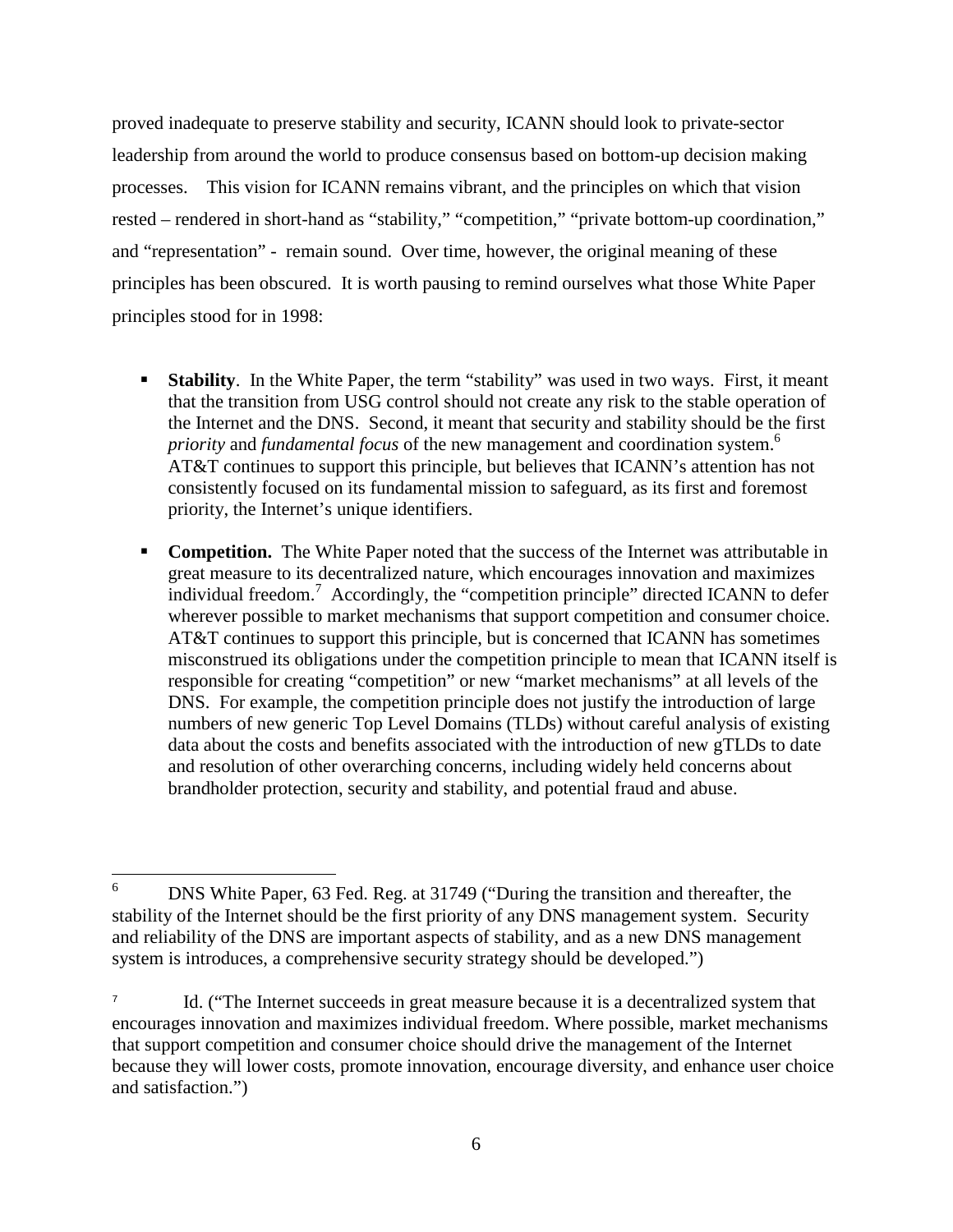In summary, the competition principle requires ICANN to manage the DNS in a responsible and accountable manner that preserves the Internet ecosystem as a stable and secure environment in which users benefit from competition, innovation and new value propositions.

**Private, Bottom-Up, and Globally Representative Coordination.** The White Paper envisioned a non-regulatory management system that produced equitable, widely accepted policies that emerged from and were developed by globally representative stakeholders. ICANN's role was to facilitate private, bottom-up coordination and to implement policies produced through this bottom-up process for the benefit of the Internet community as a whole, without imposing unjustified or disproportionate costs on individual stakeholders.

 AT&T continues to support the four core principles as originally conceived in the White Paper and described above. AT&T believes, however, that insufficient consideration has been given to the concepts of accountability and stewardship, which are inherent and essential components underlying these principles. Notably, ICANN's unfinished development work lies precisely in these areas. These concepts, as described below – either put forward as "new" principles or affirmed as essential elements of the founding principles - deserve ICANN's full attention and must be achieved if ICANN is to achieve the globally agreed vision of the White Paper.

- **Stewardship**. ICANN must serve the multistakeholder community as the trusted steward of the DNS and the unique indicators. ICANN must accept and respect its role and responsibility for this space. ICANN is not simply another participant in the DNS market – its job is to manage and coordinate the unique DNS space that must be for the good of all Internet users. In this role, ICANN must avoid use of those unique identifiers as a source of revenue to support activities beyond its core mission. ICANN must avoid taking a financial interest in its policy and other management decisions, and focus on its core functions and certain activities related to those functions, as defined by its mission.
- **Accountability.** ICANN must commit irrevocably to being accountable both to the global community *as a whole* as well as to the individual stakeholders and stakeholder groups it affects. Accepting responsibility for its actions and embracing meaningful, affordable and independent appeal mechanisms will ensure that it remains accountable to all those affected by its actions and policies.

 In summary then, our vision for ICANN 3.0 remains true to the four core principles of stability, competition, private, bottom-up coordination, and representation as originally agreed through the White Paper process. It is time for ICANN to take the final, critical steps required to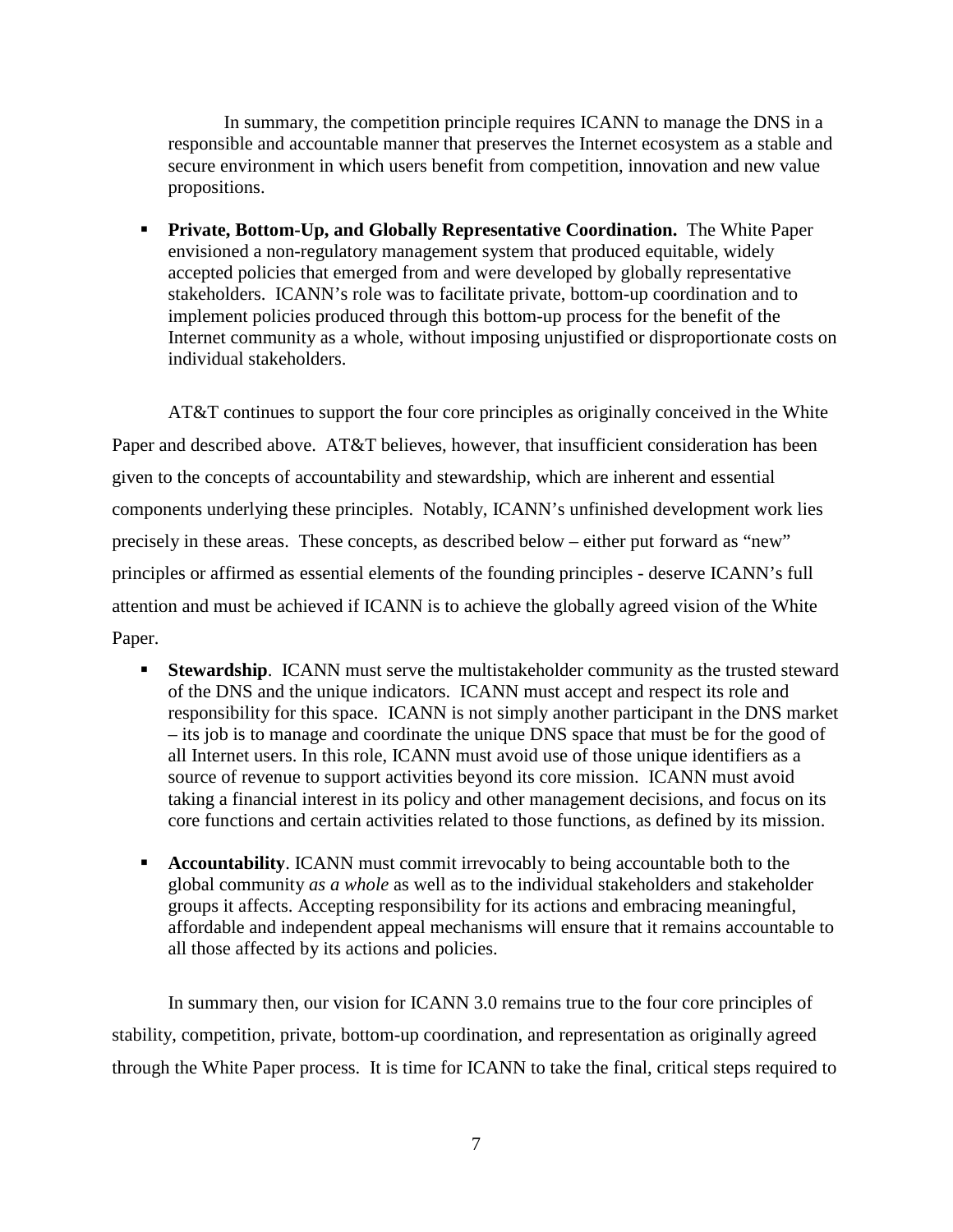become the trustworthy and accountable private steward of the Internet domain name space. As discussed further below, ICANN should focus on:

- **Memorializing its mission to serve of the steward of the Internet's unique identifiers;**
- Focusing with renewed energy on that primary mission, and fulfilling its coordination role at all times in a manner that preserves the Internet ecosystem as an environment in which *others* may innovate, communicate, and create value;
- Nurturing consensus through predictable, transparent, and reliable bottom-up, nonregulatory policy development; and
- Acceding to a truly independent accountability mechanism.

### **III. Completing the Development and Implementation of the ICANN Model**

The mid-term review of the JPA in 2008 identified a number of areas in which additional work was needed to fulfill the commitments ICANN made to the stakeholder community through the "Affirmation of Responsibilities" attached to the JPA. There is broad consensus that while there has been progress in some areas, a number of tasks require significant attention and formal integration into ICANN's organizational structure and processes. In response to ICANN's request for comments on its "Improving Institutional Confidence" initiative, AT&T submitted a comprehensive plan for improving institutional confidence and achieving the goals of an independent, accountable and sustainable organization.<sup>8</sup>

Below, and as an attachment, we focus in detail on four key elements of that comprehensive plan to improve ICANN's accountability so that it can fully evolve into an independent, private-sector led organization and trusted steward of the DNS.

## **1. ICANN Must Develop a Charter that Describes its Mission and its Obligations to Stakeholders**

 8 http://forum.icann.org/lists/iic-implementation-plan/pdfqjMgnVdq4w.pdf (last visited June 8, 2009).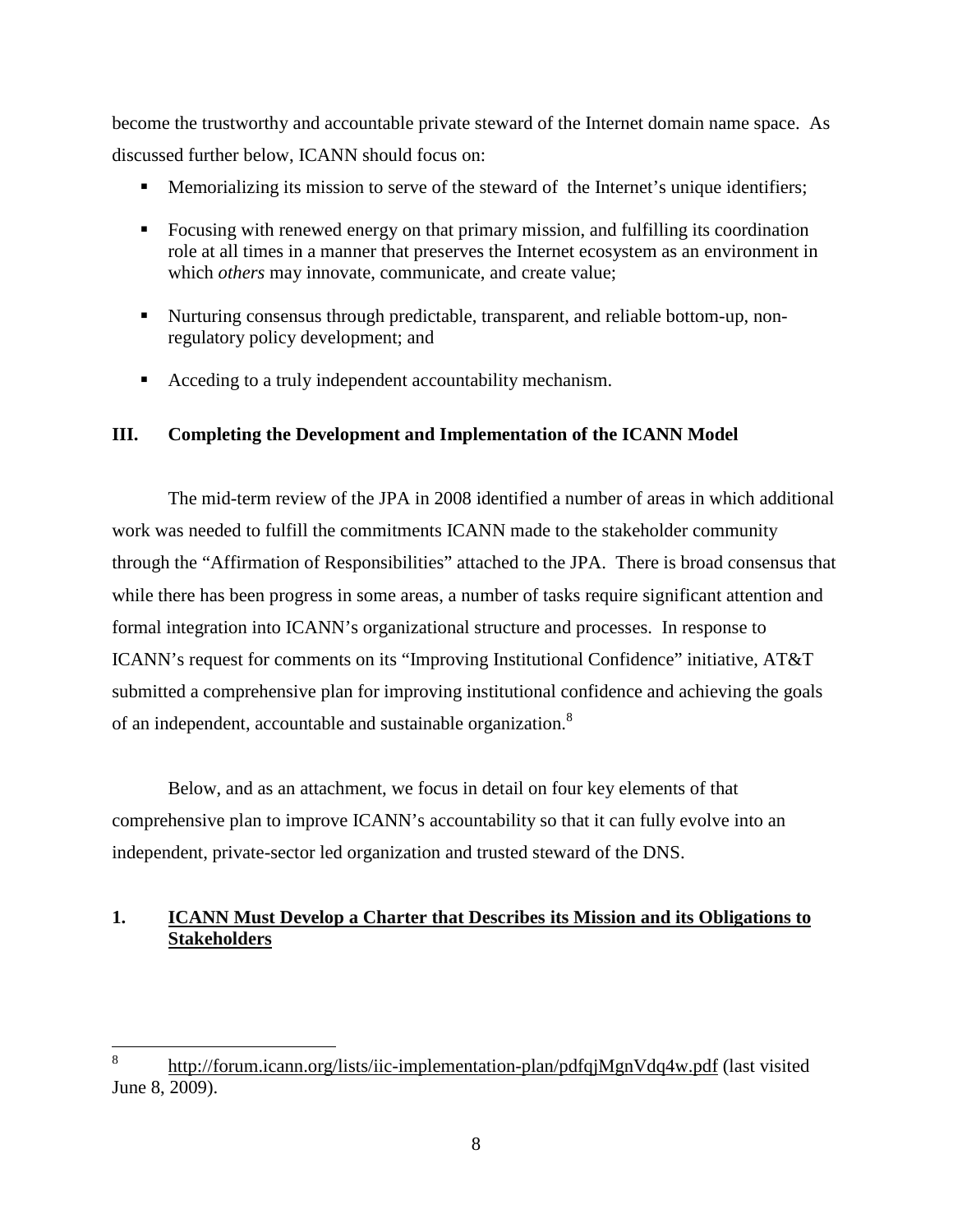ICANN must develop an authoritative and binding statement of its agreement with the community, which we refer to as a "charter" or a "compact." The existing ICANN Bylaws contain the seeds of this standard, but were drafted to protect the "corporate" ICANN, and do not fully articulate the fundamental relationship between ICANN and its stakeholders. In particular, the Bylaws are "deliberately expressed in very general terms" and permit the Board to "pick and choose" among the core values that should apply in any given circumstance. Although the Bylaws speak of "balancing" competing values, they may be interpreted to permit the Board to disregard values altogether. And while the Bylaws give the Board the authority to determine whether or not a particular core value is relevant, and to make choices about when and how to apply the core values, the Bylaws do not obligate the Board in any meaningful way to explain its choices. ICANN's bylaws can be changed by a vote of two-thirds of the Board vote, without any requirement of actual agreement or acceptance by the ICANN stakeholders. And finally, according to ICANN's management, the Bylaws give the Board the authority to articulate its obligations to the community, to finally interpret those obligations, and even to change those obligations based on confidential briefings and materials that are commissioned by the staff and reviewed exclusively by the Board. This structure lacks the most basic of checks and balances needed to legitimize ICANN and safeguard its stakeholders.

 ICANN should immediately launch a charter development initiative to define and clarify to whom ICANN is accountable, and for what. This initiative should be managed by an experts group consisting of both well respected ICANN community members and independent experts drawn from outside the community, and should build upon the work of the President's Strategy

 $\overline{a}$ 

<sup>9</sup> "These core values are deliberately expressed in very general terms, so that they may provide useful and relevant guidance in the broadest possible range of circumstances. Because they are not narrowly prescriptive, the specific way in which they apply, individually and collectively, to each new situation will necessarily depend on many factors that cannot be fully anticipated or enumerated; and because they are statements of principle rather than practice, situations will inevitably arise in which perfect fidelity to all eleven core values simultaneously is not possible. Any ICANN body making a recommendation or decision shall exercise its judgment to determine which core values are most relevant and how they apply to the specific circumstances of the case at hand, and to determine, if necessary, an appropriate and defensible balance among competing values." ICANN Bylaws, Section 2.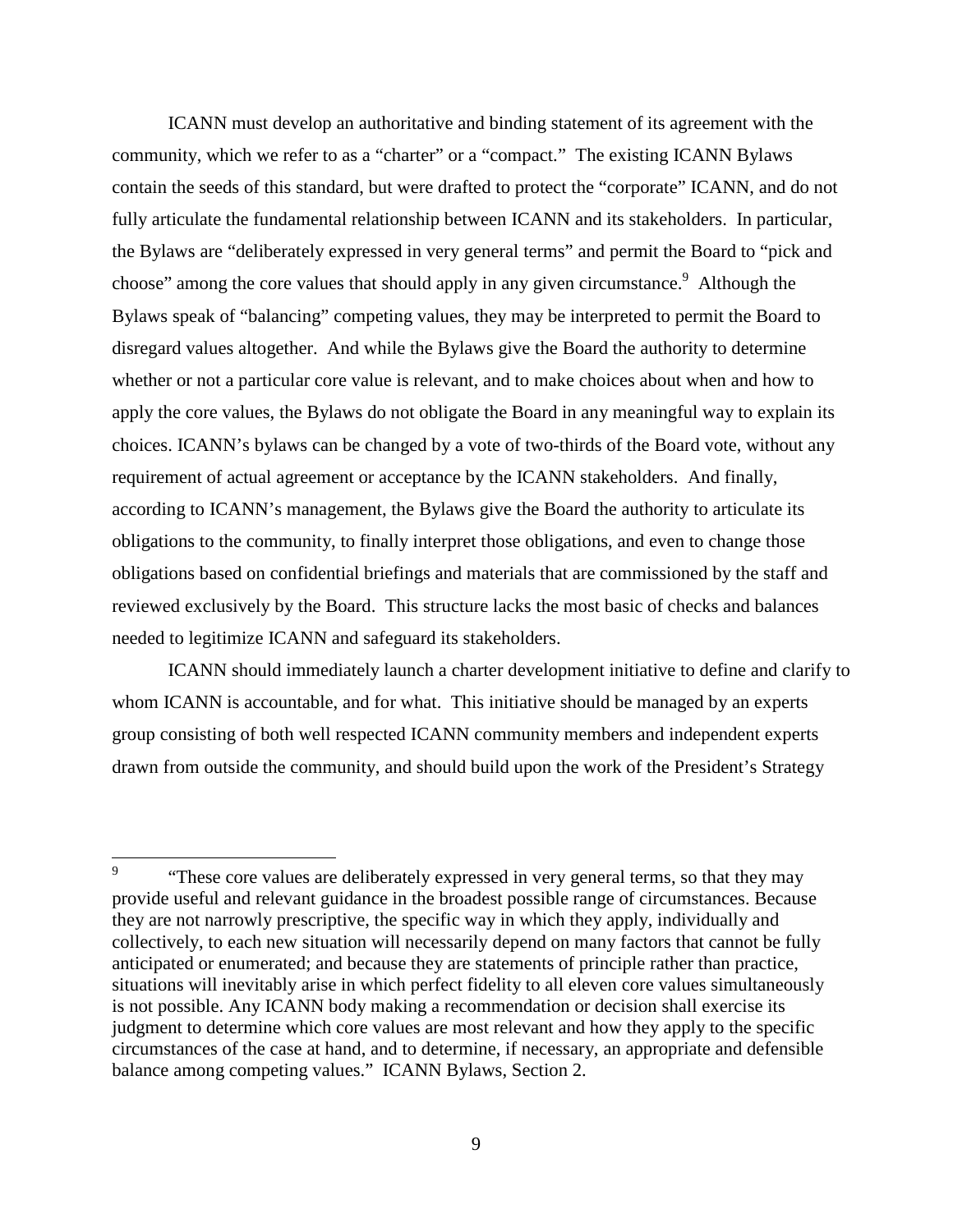Committee.<sup>10</sup> The proposed charter should be vetted through a robust and meaningful global consultation process that is driven by the stakeholder community, with appropriate ICANN support:

- The ICANN charter should be grounded in the existing Bylaw's mission statement and core values, along with the non-discrimination provisions of the Bylaws, and serve as the authoritative articulation of ICANN's mission, scope of responsibility, authority, and duties to its stakeholders, and to the global community of Internet users who are affected by its policies and practices.
- The charter should reaffirm ICANN's obligation to serve as the trusted steward of the DNS and to maintain and respect its non-profit status in all of its activities. This requires ICANN to recommit to the principles upon which it was founded, and to avoid taking financial interests in its policy decisions.
- ICANN must embrace its unique stewardship role, which includes 'governance' of the full range of unique indicators, and which is broader than allocation of TLDs. Part of that governance should include the enforcement of contracts and agreements under which those indicators are allocated.
- While ICANN's present bylaws, mission statement and core values are a good starting point for the development of its compact with the stakeholder community, the charter should be a distinct articulation of the fundamental elements of the bargain between ICANN and its stakeholders that cannot be changed without the consent of the ICANN community.

# **2. Formal Administrative Procedures for ICANN Decision-making**

ICANN should work with its stakeholder community to establish clear procedural guidelines for decision-making which are based on well established principles of administrative procedure, and include notice and comment processes. $11$  Such procedures should require ICANN to:

 $\frac{1}{10}$  The success of a charter initiative will depend upon the integrity, independence, and credibility of those who drive it. Accordingly, AT&T would not support delegating this work to a consultant selected by ICANN management. Nor should it be run exclusively by members of the ICANN community answerable to specific constituencies or interest groups. Rather, we would propose a charter committee consisting of a community of members and outside experts. One approach would be to designate a workable number of PSC members and other members of the ICANN community with appropriate expertise, who would then select respected constitutional law, human rights, and dispute resolution experts from outside the community.

<sup>&</sup>lt;sup>11</sup> A number of countries have well-developed administrative procedures systems, and the OECD has done extensive work on regulatory reform, which provides a useful starting point for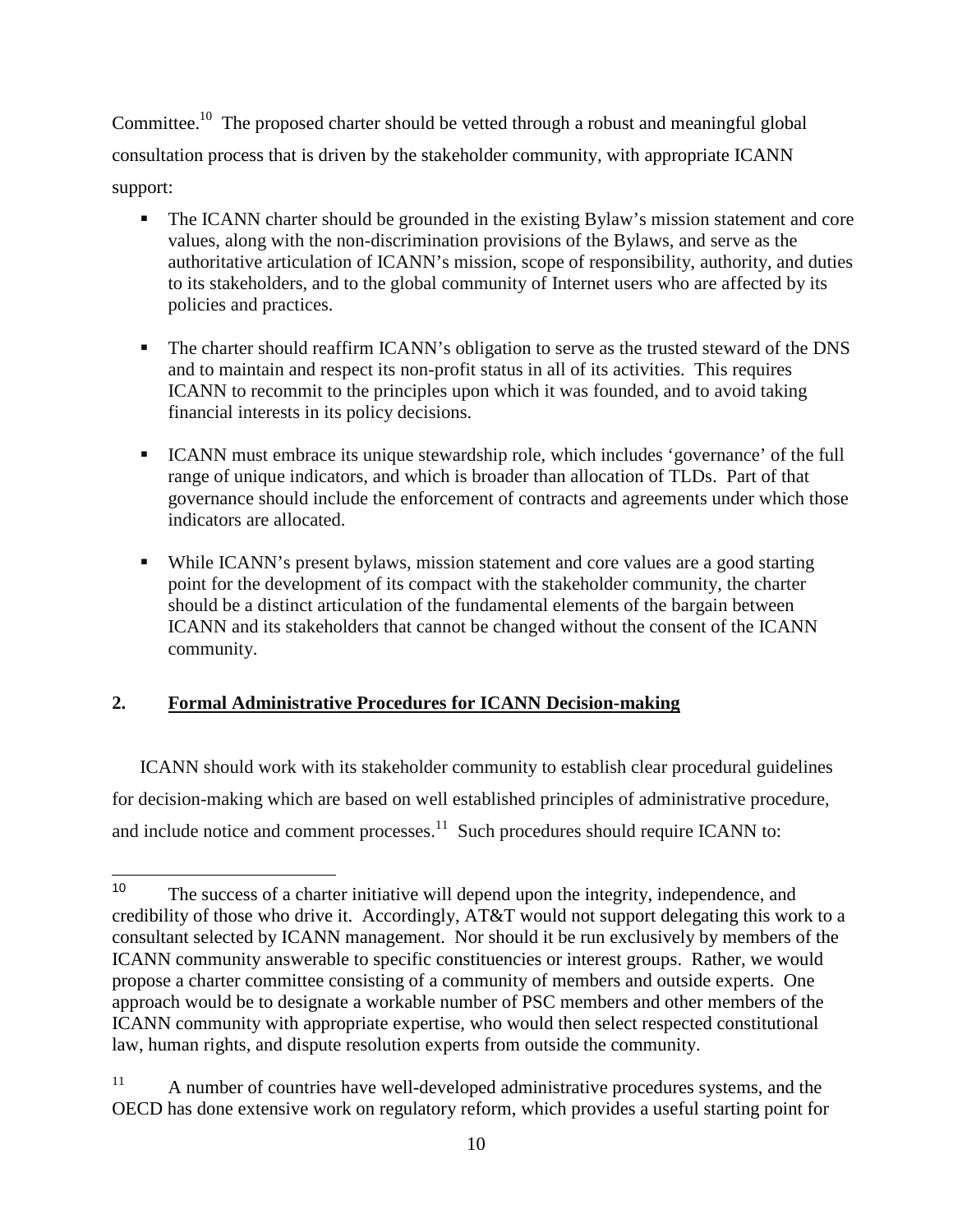- Issue advance notices of proposed "policy making" activities or major decisions by the staff and Board in draft form to ensure that the community is aware of specific proposals and able to provide meaningful input, propose changes and improvements, and reply to other comments received;
- Obtain full and comprehensive input from the community with adequate timelines applicable to all ICANN stakeholders; and
- **Provide written draft decisions that include detailed explanations for particular policy** decisions and respond to the public comments filed, and provide an opportunity to comment on those drafts;
- Publish clear, neutral staff analysis of comments received, the context in which comments were received, the rationale for the original staff recommendation, and how the staff recommendation is informed by the public comments received. When there are not adequate public comments, the staff analysis should discuss whether a postponement is justified and, if not, why it is appropriate to proceed. The community should have an opportunity to comment on the staff analysis.
- Issue final decisions in writing that provide detail on all Board votes and that describe staff, consulting, and legal input into the Board's decision. Publish (with redactions as appropriate) all material reports, recommendations, presentation, and supporting materials provided to the board.

## **3. Enhanced Accountability Mechanisms and Creation of an Independent "Adjudicatory Panel"**

Establishing accountability that meets the needs and expectations of ICANN's stakeholders presents a significant challenge. The 'eco-system' in which ICANN exists today, both politically and economically, and in scope and scale, is fundamentally different from the environment into which ICANN was launched. ICANN's decisions have massive implications

 $\overline{a}$ development of a formal notice and comment procedure. See, for example, the OECD's *Background Document on Public Consultation,* available at: http://www.oecd.org/dataoecd/4/43/36785341.pdf; *Citizens as Partners OECD Handbook on Information, Consultation and Public Participation in Policy-Making*, available at http://213.253.134.43/oecd/pdfs/browseit/4201131E.PDF; *General principles and minimum standards for consultation of interested parties by the [European] Commission*, COM(2002)704, available at http://ec.europa.eu/civil\_society/consultation\_standards/index\_en.htm.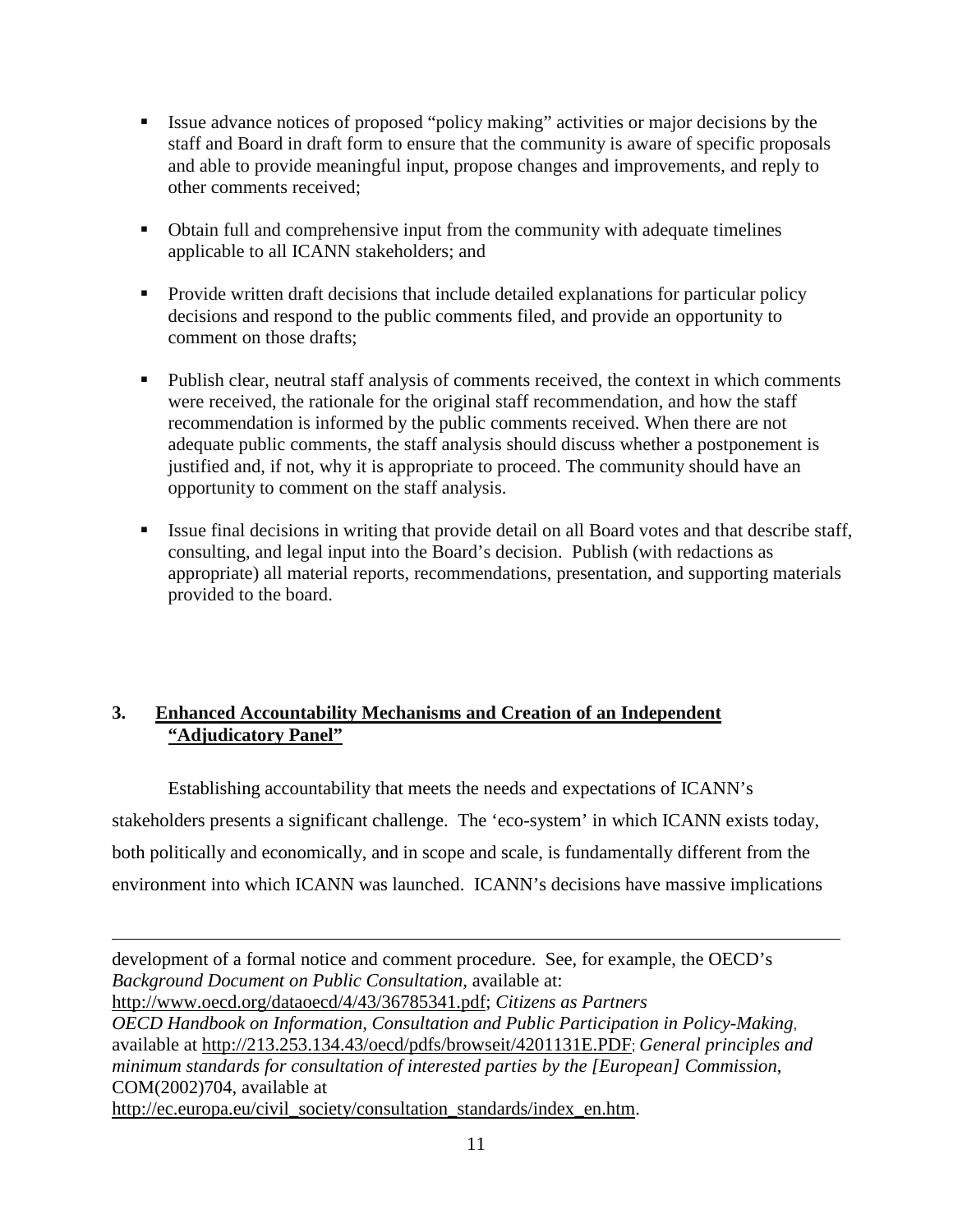for all parts of the Internet's ecosystem, including providers and users. As a result, no single element of the community should own or control ICANN's processes. As the global reach of the Internet grows, along with its utilization as a fundamental form of communications/connectivity to many aspects of daily and economic life, there will be ongoing pressures on the private sector model of DNS governance. This must be recognized, and embraced as part of ICANN's present and its future.

Today, the multi-stakeholder community lacks confidence in ICANN's processes and in the fairness of many of its decisions. ICANN's existing "accountability" mechanisms are inadequate, and were recognized as such from the start.<sup>12</sup> They either depend entirely on the support, resources, expertise and sympathy of the staff and the Board, or require an enormous financial commitment to pursue. They do not rest on a fundamental standard and formal set of obligations against which ICANN's actions can be measured, and as ICANN considers them merely advisory, they do not offer meaningful recourse to either contracted parties or noncontracted party stakeholders. This lack of accountability has emerged as an urgent issue in the discussion of the new gTLD introduction and in connection with restructuring of ICANN's supporting organizations and has been acknowledged in ICANN' own public consultation process conducted by the President's Strategy Committee.

 ICANN's existing accountability mechanisms have failed to provide meaningful accountability as demonstrated by the following:

- The role of the Ombudsman remains unclear to most participants in ICANN, and there is no evidence that the views of the Ombudsman have ever affected Board or staff action.
- After initial attempts to use it, the community has now written off the Reconsideration Process, which is undertaken behind closed doors, depends on the willingness of Board

<sup>12</sup> <sup>12</sup> See, *Accountability Framework Assistance Project Recommendations Regarding Accountability*, 23 August 2002 ("The ERC Blueprint begins but does not complete the job of providing accountability mechanisms to ensure important aspects of some of the most important core values that it has identified. The ERC Blueprint identifies several mechanisms for enhancing ICANN's accountability to the Internet community it serves and begins the work of building a strong accountability framework, but I remain concerned that the Blueprint framework will ultimately prove inadequate precisely because, as the ERC acknowledges, today ICANN must play a global policy role.") http://www.icann.org/en/committees/evol-reform/afap-report-23aug02.htm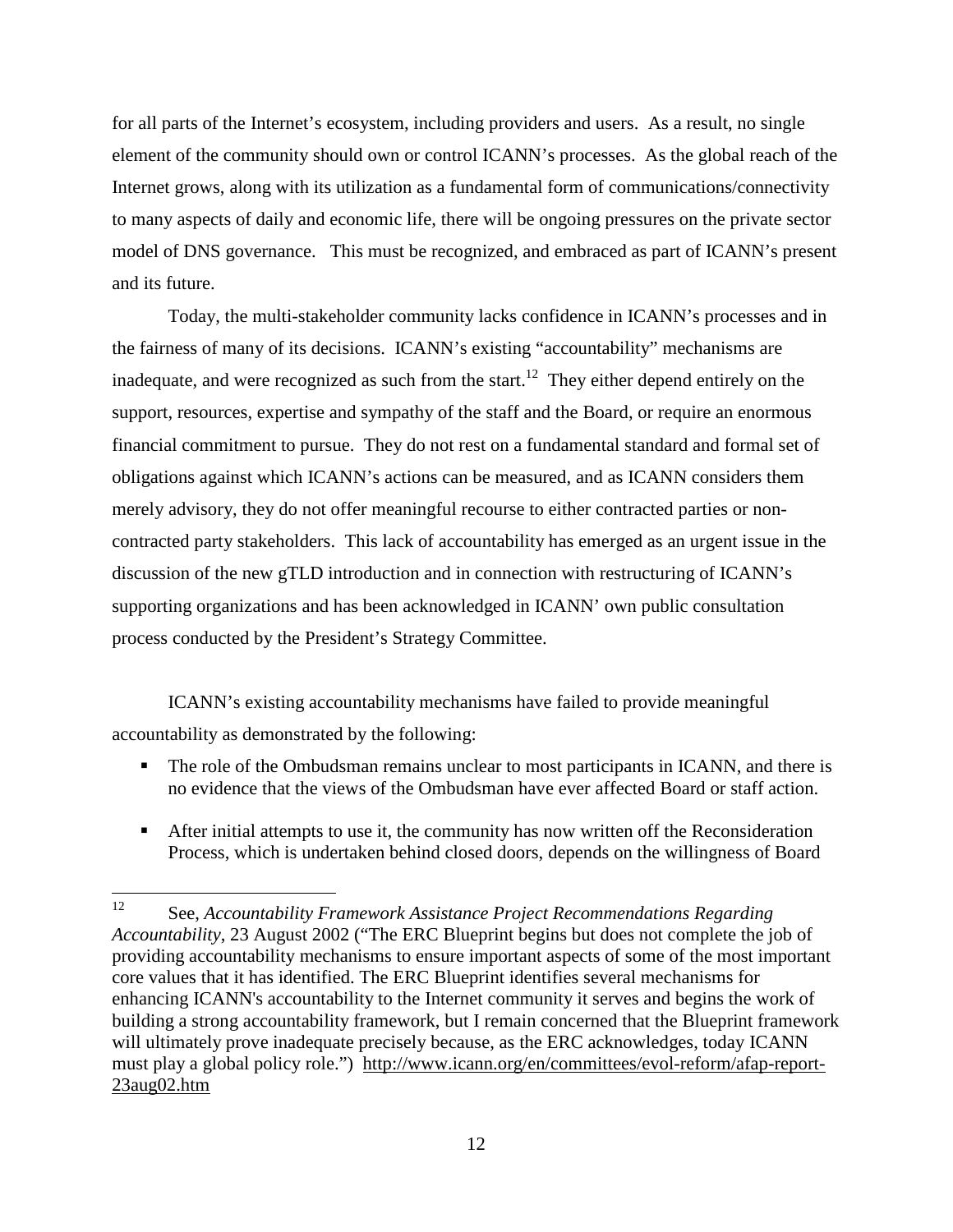members to review the actions of staff and fellow Board members, and is supported entirely by the staff most likely to have been involved in the initial decision.

**ICANN** itself describes the Independent Review process as the "ultimate" accountability mechanism on the one hand and merely advisory on the other hand. In addition, ICANN asserts that Board actions deserve a degree of deference nearly impossible to overcome, and places the entire burden of overcoming the assumption of good faith on the petitioner through expensive international commercial arbitration. If ICANN is correct about the scope, impact, and terms under which the IRP operates, it will rarely make sense for a uniquely injured complainant to devote the considerable resources required to initiate international arbitration designed to produce advice that ICANN is free to ignore. It is even less clear who would have either the standing or motivation to invoke the Independent Review process to address widespread dissatisfaction with a Board decision that affects the broad set of stakeholders and is not limited to impact or harm to a specific individual or company.

 Indeed, ICANN itself has recognized the inadequacies of its existing accountability mechanisms. Based on community concerns about the absence of meaningful accountability, the President's Strategy Committee (PSC) proposed two additional mechanisms, a Board recall process and a "community reconsideration request" mechanism. The PSC's proposed Board recall mechanism contemplates recall of the entire Board, and will not provide meaningful accountability because no responsible member of the community would be willing to invoke the procedure. The PSC's proposed community reconsideration request mechanism has all of the deficiencies of the existing reconsideration mechanism, and few additional benefits.

 The PSC documented the clear need on a priority basis for improved and extended accountability mechanisms, and called for the creation of an 'experts committee' including members of the community to explore workable approaches to accountability. Unfortunately, ICANN has yet to dedicate the resources or time to create the recommended "experts committee." Rather than developing proposed accountability mechanisms with community input and independent experts as recommended by the PSC, ICANN staff has now issued an unvetted proposal to "establish a new Independent Review Tribunal with powers to review the exercise of decision-making powers of the ICANN Board under three general rubrics – fairness, fidelity to the power, or cogency of decision-making." AT&T welcomes the ICANN staff proposal signaling its willingness to consider meaningful accountability mechanisms. The proposal reflects some of the widely accepted characteristics of effective accountability mechanisms contained in the proposals of AT&T and other community stakeholders. While AT&T welcomes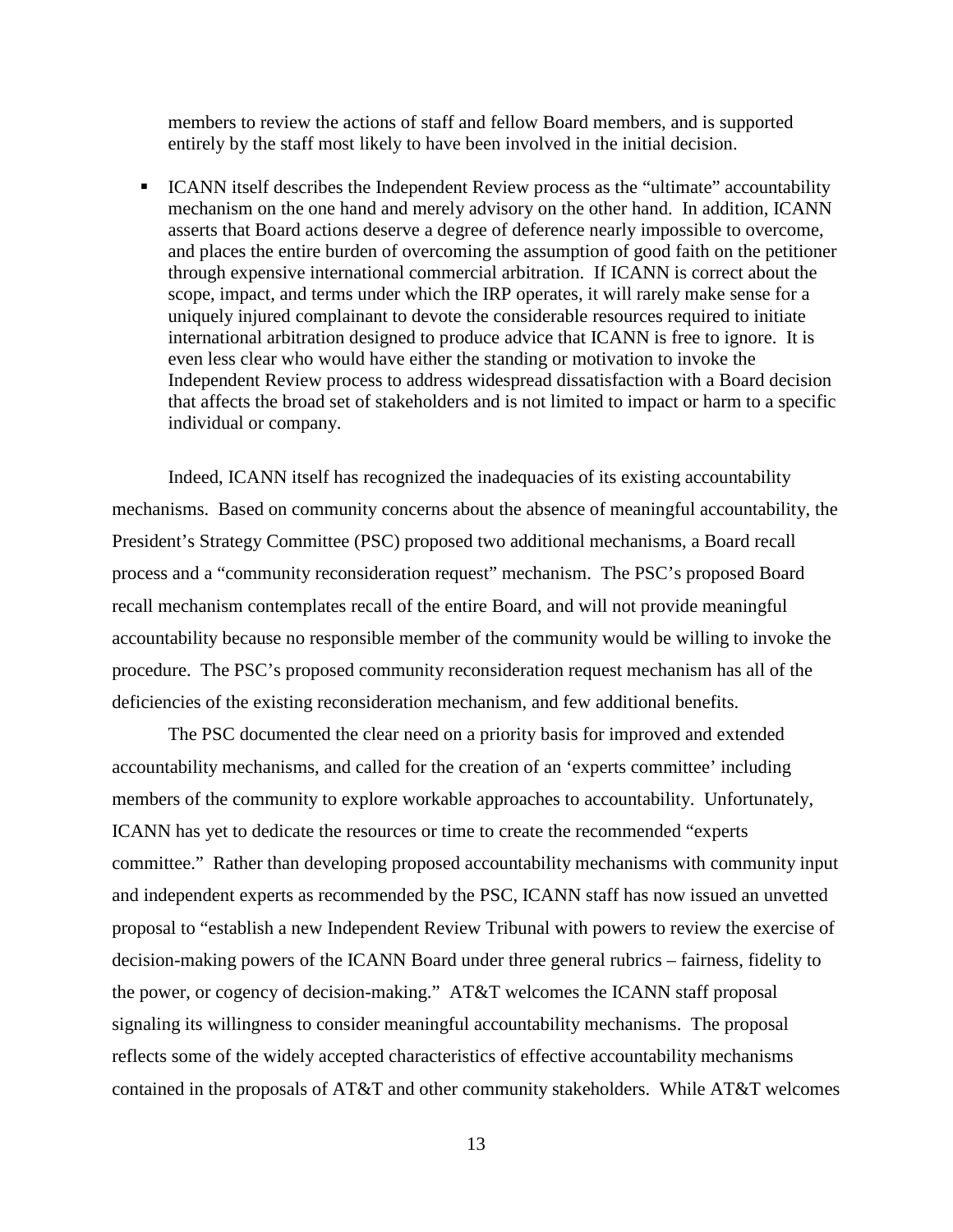this evidence of staff support for enhanced accountability, the selection and operation of the proposed review tribunal is not sufficiently independent and robust to ensure ICANN's accountability to its stakeholders. Unfortunately, the staff proposal also lacks important characteristics of truly independent review bodies, as described in a number of readily available resources, including:

- **Basic Principles on the Independence of the Judiciary endorsed by the General Assembly** of the United Nations in resolutions 40/32 of 29 November 195 and 40146 December 1985;
- Speech by the Honorable John D. Richard, Chief Justice of the Federal Court of Canada, as delivered in a speech entitled "Maintaining a Strong Judiciary: The View from Canada", 5th Worldwide Common Law Judiciary Conference, Sydney, Australia;
- Council of Europe Committee of Ministers Recommendation No R(94) 12 "On the Independence, Efficiency and Role of Judges, adopted October, 1994; and
- American Bar Association Principles on Judicial Independence and Fair and Impartial Courts, dated August 2007.

 ICANN should establish an independent adjudicatory panel and work with the stakeholder community to strengthen its existing accountability mechanisms in order to ensure that ICANN is accountable to members of the community it serves. ICANN should appoint a group of independent experts with full authority to develop, with input from members of the ICANN community with relevant expertise, a proposal for an independent adjudicatory panel. AT&T's comments offer some concepts that could be considered, among others, in the development of such a mechanism.

 Once developed, this proposal should be brought to the ICANN community for consideration before being acted on by the Board, and should have the following characteristics:

- The new and independent panel should consist of individuals in the private sector (in the broadest sense of that term) who will not actively engage in other ICANN processes and who possess the requisite legal and other expertise to act over time as the 'adjudication body.'
- The panel should be an appeals body, and not a 'supervisory entity' with authority to initiate investigations of ICANN board decisions or actions.
- This independent panel should not replace ICANN's other accountability mechanisms.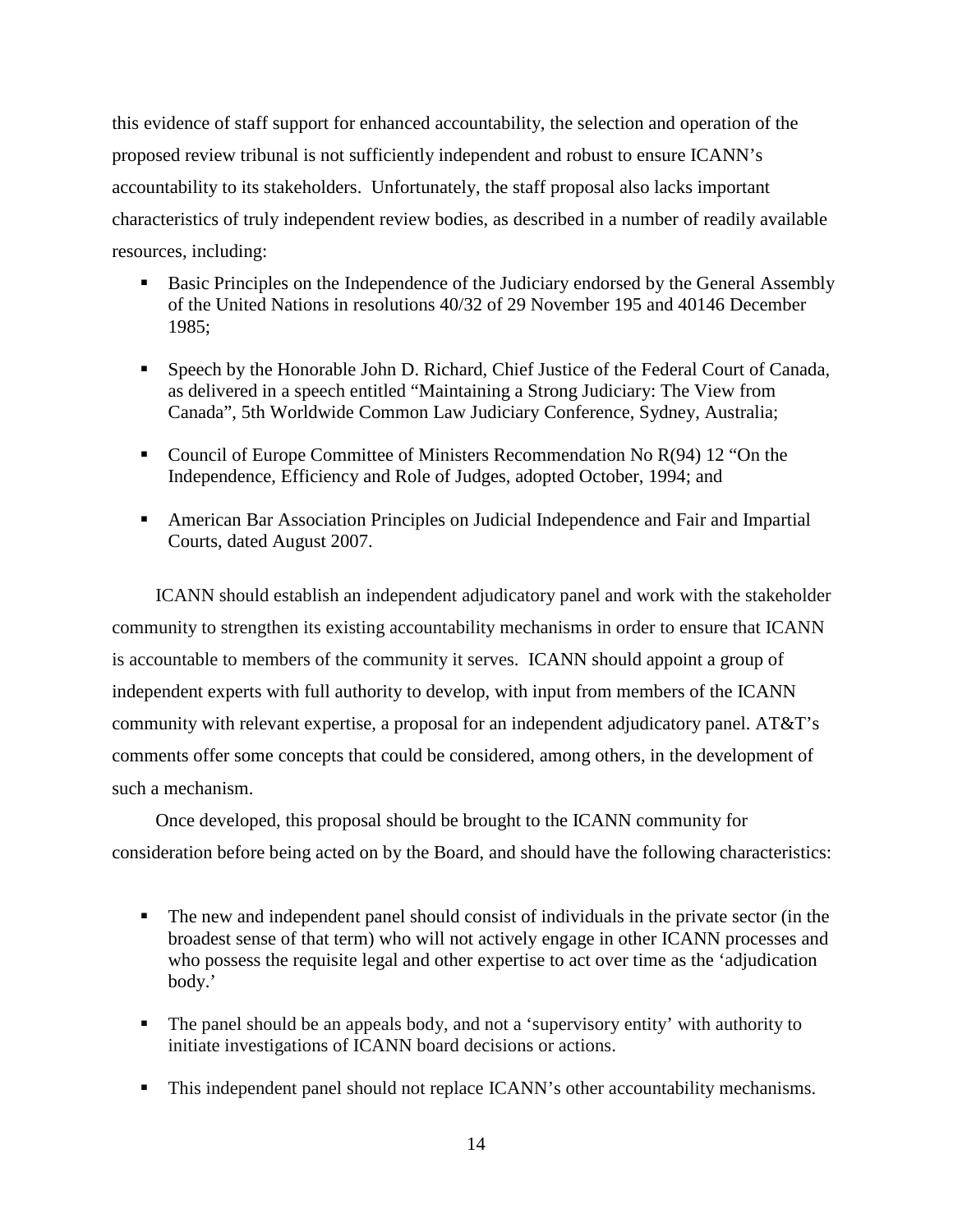- The Independent Adjudicatory Panel should be a private sector panel that is authorized to hear appeals of Board decisions or staff actions by affected stakeholders to assure adherence to the new Charter and administrative procedural guidelines.
- ICANN must provide for certain and stable funding and dedicated staff for the panel as part of its Charter obligations.

 The importance of the independent review panel that has the authority to review and rule on ICANN Board decisions in appropriate circumstances ensures compliance with the Charter and procedural guidelines cannot be overstated. While there is widespread agreement about the need for enhanced accountability, the manner in which this independent accountability mechanism is developed and the way it operates are equally important. AT&T strongly supports the establishment of an independent adjudicatory panel in a manner that is consistent with the privatesector led model of ICANN and does not rely on a governmental or intergovernmental structure.

 ICANN also should task a panel of experts to address deficiencies and propose improvements in ICANN's existing accountability mechanisms, including:

- **Enhancing the Ombudsman's services, which should include providing greater** independence to the Ombudsman and transparency about Board or staff decisions that are inconsistent with the advice of the Ombudsman;
- **Refining the scope of the existing reconsideration and independent review processes to** permit parties harmed by Board actions or staff decisions to pursue recourse; and
- Establishing mechanisms for the provision of independent staff and professional advice to the Reconsideration Committee and Board on these matters.

# **4. Enhanced Internationalization and Participation from the Community of Stakeholders**

 ICANN should continue its efforts to actively engage with the global Internet community, with a particular focus on increasing participation by business users and governmental representatives:

 Improve administrative and process support to the Governmental Advisory Committee (GAC) to strengthen the interaction and participation mechanisms provided by ICANN,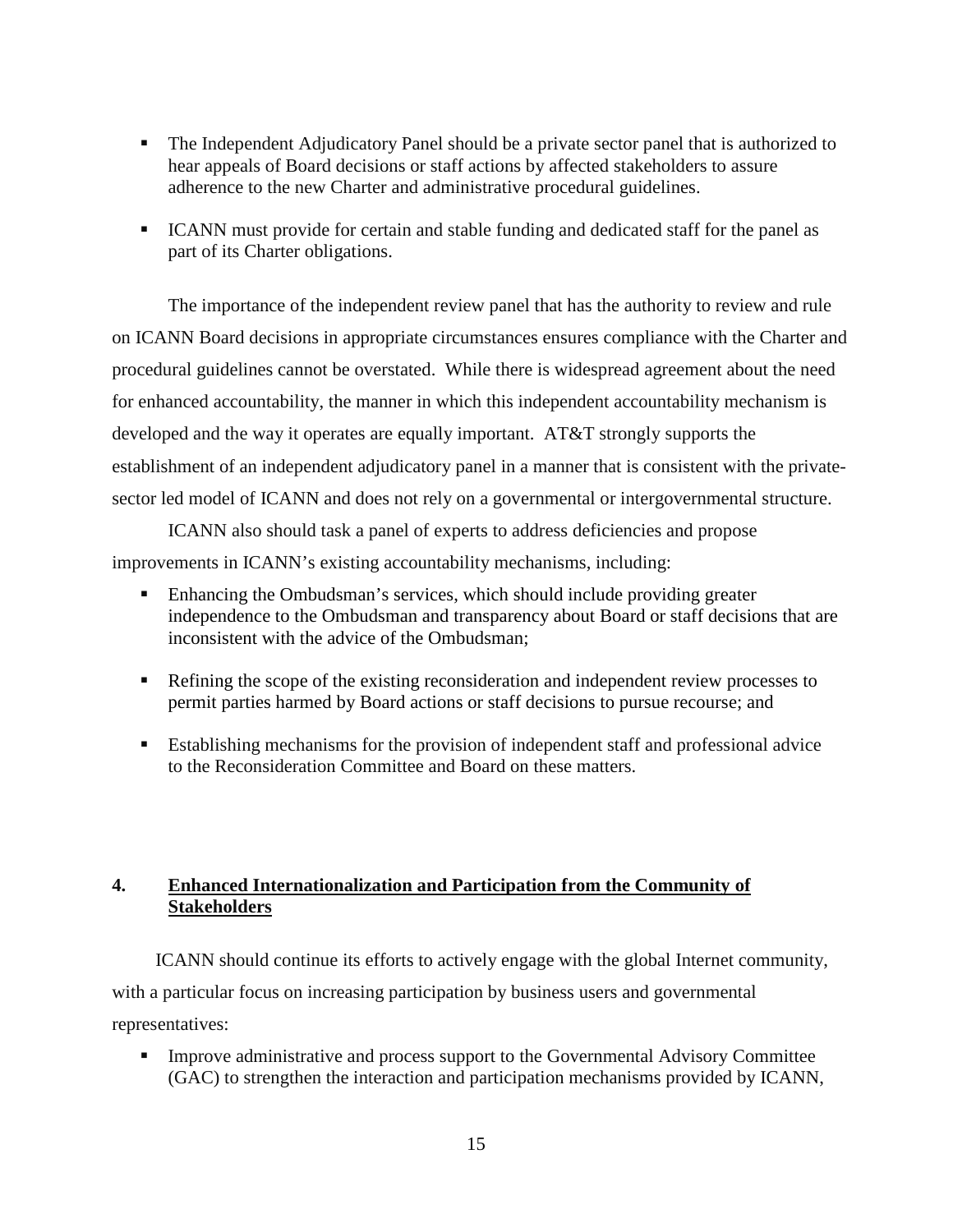including a particular focus on increasing the participation of governments from developing countries in the GAC and ICANN's processes.

- Create a unique forum for bringing senior business leaders and senior governmental representatives together at an ICANN meeting, or at the IGF, on an annual basis. The forum should be open to community observers, focused suitably to senior attendees, and addressing security and stability of the Internet's unique indicators.
- Work with industry associations and business organizations to improve and increase business user awareness and participation in ICANN, including creating materials and mechanisms suitable to that group of stakeholders.
- Continue efforts to provide consistent communications and conduct regular outreach and awareness-raising efforts with various stakeholders in the community.
- Conduct ICANN meetings and workshops in a way that maximizes accessibility and encourages input and participation from a wide range of participants.
- Continue and enhance the use of international translations for official ICANN materials and transcripts of ICANN meetings and consultations and supporting real-time translation during ICANN meetings.
- Maintain the travel support program for participants, including governmental representatives, from least developed countries and continue outreach efforts to engage the global Internet community, including in-person meetings.

### **CONCLUSION**

ICANN's long-term legitimacy depends upon its taking meaningful steps to develop and formally implement organizational changes that ICANN has only recently signaled its willingness to consider. We welcome the ICANN staff's recent suggestions about mechanisms to improve confidence in the institution, but also believe that the ICANN community is only now starting a very important conversation that deserves and requires ICANN's and the community's full attention.

While DOC plays no day-to-day role in ICANN's operations, it has, over the years, lent legitimacy to ICANN's actions, safeguarded its independence, and discouraged potential attacks arising under competition, tax, and other law. It also has provided a level of protection from internal or external capture. Given the work to be done, and taking into account the current environment, AT&T believes that ICANN and its global stakeholder community would be best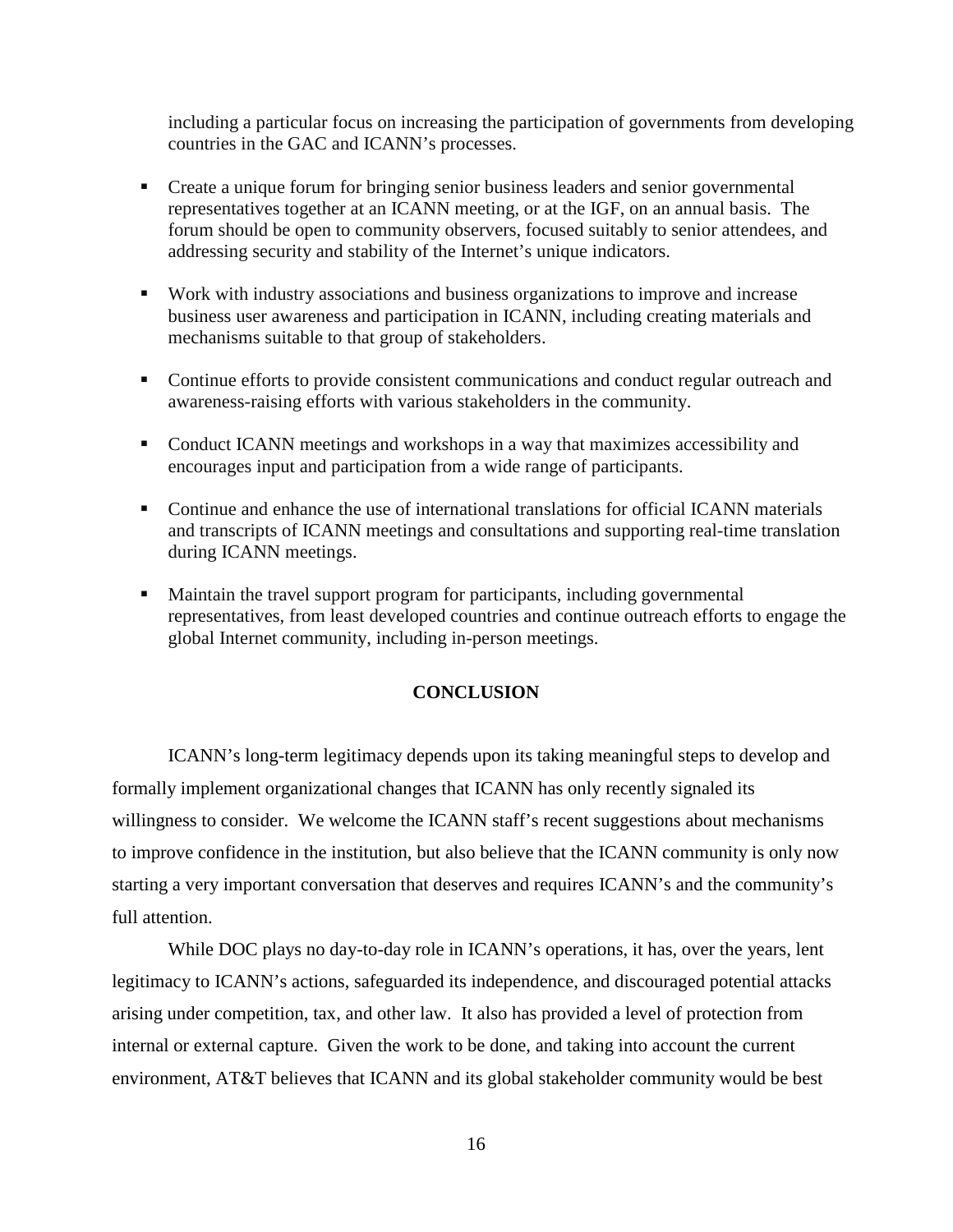served by preserving some formal relationship with the DOC pertaining to its non-IANA functions in the near term in order to enable ICANN to focus on building the accountability mechanisms required to secure its claims to legitimacy and independence.

 AT&T recognizes that the JPA is a mutually negotiated agreement, but hopes that ICANN's Board and senior staff will carefully consider the risk that is faced from external capture. Dissolving its relationship to the USG outside the IANA context is not the solution to this, or other challenges that ICANN faces. Ultimately, it is ICANN's stakeholders who will give it the legitimacy and credibility that it must have to become the trusted steward of the DNS. ICANN has more work to do before it achieves that form of credibility with its stakeholders; and this must be its priority in the next year.

(attachment follows)

 For further information, contact Jeff Brueggeman, jeff.brueggeman@att.com, 202-457- 2064, or Ted Kingsley, theodore.kingsley@att.com, 202-463-4637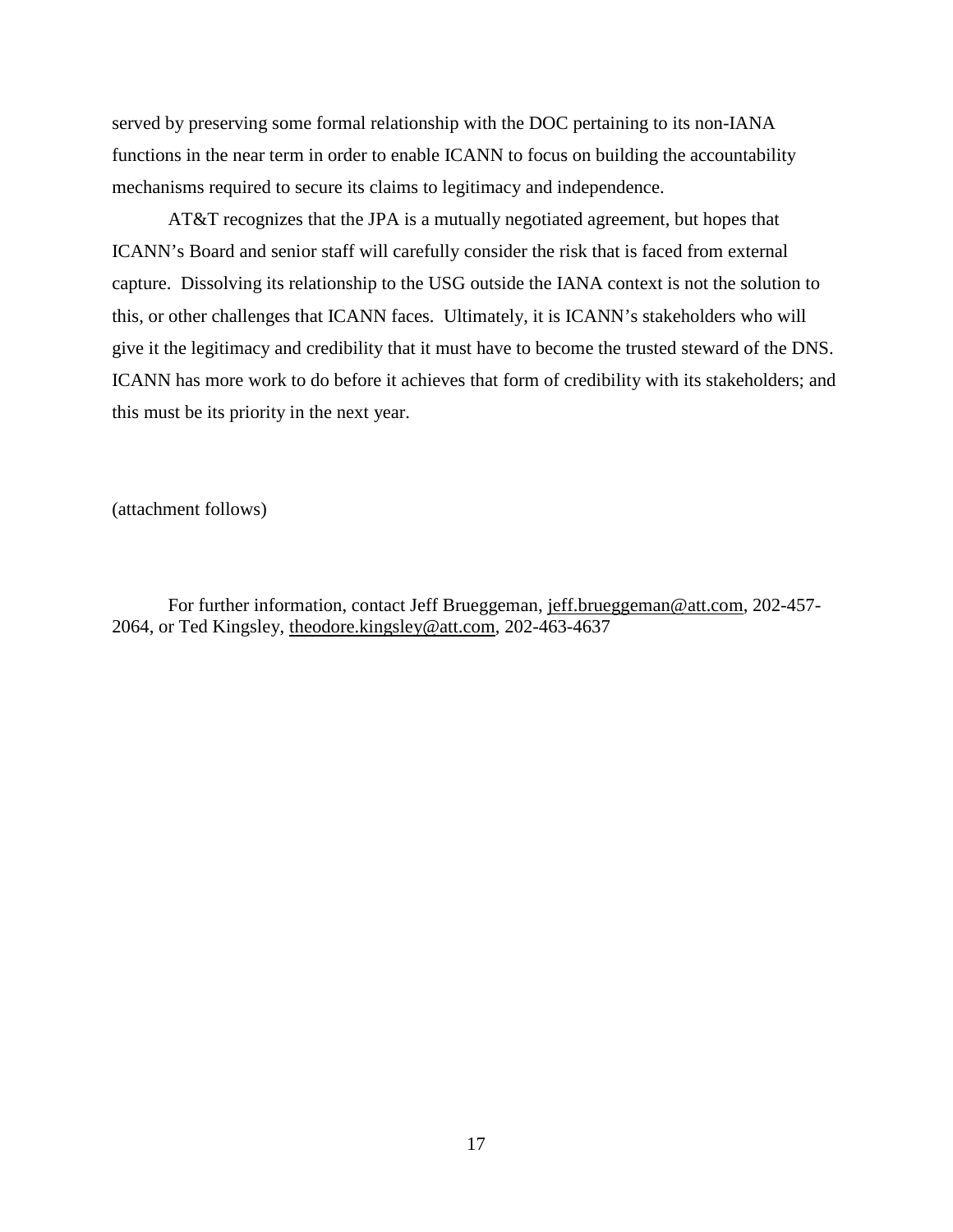## **Attachment to AT&T Comments to NTIA NOI Stakeholder Proposal for an Independent and Accountable ICANN June 8, 2009**

In this document we focus in detail on four key elements of a comprehensive plan to improve ICANN's accountability so that it can fully evolve into an independent, private-sector led organization and trusted steward of the Domain Name System.

## **1. ICANN Must Develop a Charter that Describes its Mission and its Obligations to Stakeholders**

ICANN should work with its stakeholder community to create a binding "charter" or "compact" grounded in the existing Bylaw's mission statement and core values to serve as the authoritative articulation of ICANN's mission, scope of responsibility, authority, and duties to its stakeholders, and to the global community of Internet users who are affected by its policies and practices. This will help to fulfill ICANN's responsibilities in the areas of Accountability, Corporate Responsibility and Corporate Administrative Structure.

- The Charter should reaffirm ICANN's obligation to serve as the trusted steward of the DNS and to maintain and respect its non-profit status in all of its activities. This requires ICANN to recommit to the principles upon which it was founded, and to avoid taking financial interests in its policy decisions.
- ICANN must embrace its unique stewardship role, which includes 'governance' of the full range of unique indicators, and which is broader than allocation of TLDs. Part of that governance should include the enforcement of contracts and agreements under which those indicators are allocated.
- While ICANN's present bylaws, mission statement and core values are a good starting point for the development of its compact with the stakeholder community, the Charter should be a distinct articulation of the fundamental elements of the bargain between ICANN and its stakeholders that cannot be changed without the consent of the ICANN community.

## **2. Formal Administrative Procedures for ICANN Decision-making**

ICANN should work with the stakeholder community to establish clear procedural guidelines for decision-making, based on well-established principles of administrative procedure, including notice and comment and 'reply' processes. This will help to fulfill ICANN's responsibilities in the areas of Transparency, Accountability, Multi-stakeholder Model, Corporate Responsibility and Corporate Administrative Structure. Such procedures should require ICANN to:

 Issue advance notices of proposed "policy making" activities or major decisions by the staff and Board in draft form to ensure that the community is aware of specific proposals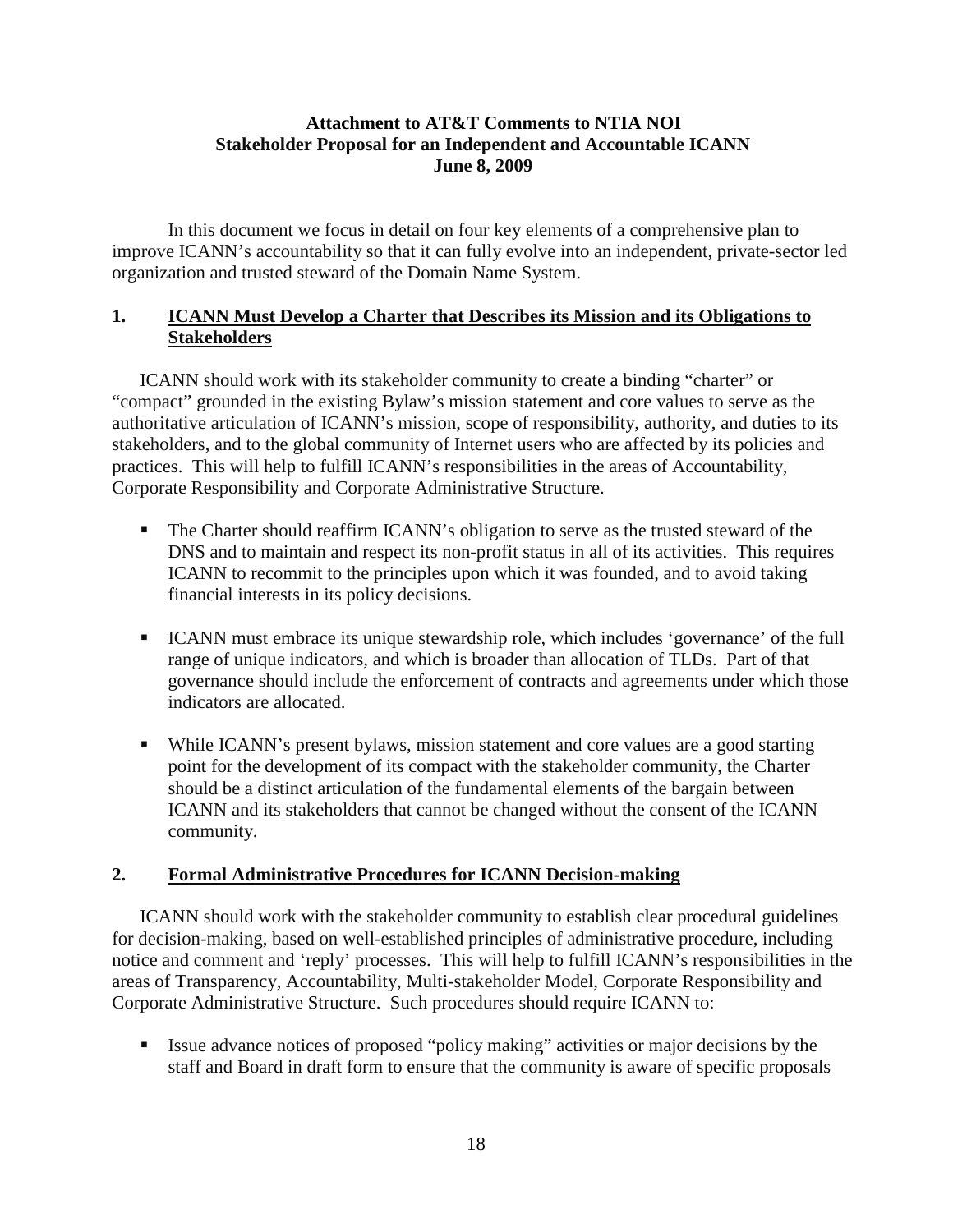and able to provide meaningful input, propose changes and improvements, and reply to other comments received;

- Obtain full and comprehensive input from the community with adequate timelines applicable to all ICANN stakeholders; and
- **Provide written draft decisions that include detailed explanations for particular policy** decisions and respond to the public comments filed, and provide an opportunity to comment on those drafts;
- Publish clear, neutral staff analysis of comments received, the context in which comments were received, the rationale for the original staff recommendation, and how the staff recommendation is informed by the public comments received. When there are not adequate public comments, the staff analysis should discuss whether a postponement is justified and, if not, why it is appropriate to proceed. The community should have an opportunity to comment on the staff analysis.
- Issue final decisions in writing that provide detail on all Board votes and describe staff, consulting, and legal input into the Board's decision. Publish (with redactions as appropriate) all material reports, recommendations, presentation, and supporting materials provided to the board.

## **3. Enhanced Accountability Mechanisms and Creation of an Independent "Adjudicatory Panel"**

 ICANN should establish an Independent Adjudicatory Panel and work with the stakeholder community to strengthen its existing accountability mechanisms in order to ensure that ICANN is accountable to members of the community. This will help to fulfill ICANN's responsibilities in the areas of Accountability, Multi-stakeholder Model, Corporate Responsibility and Corporate Administrative Structure.

- The independent adjudicatory panel should be a private sector panel that is authorized to hear appeals of Board decisions or staff actions by affected stakeholders to assure adherence to the new Charter and administrative procedural guidelines.
- The panel should consist of independent individuals who are not actively engaged in ICANN and who have legal and other requisite expertise to act over time as the 'adjudicatory body' for appeals of ICANN Board and staff decisions.
- **ICANN** should develop and ensure stable funding for the Independent Adjudicatory Panel as part of its Charter obligations.
- Improve ICANN's existing accountability mechanisms, including: